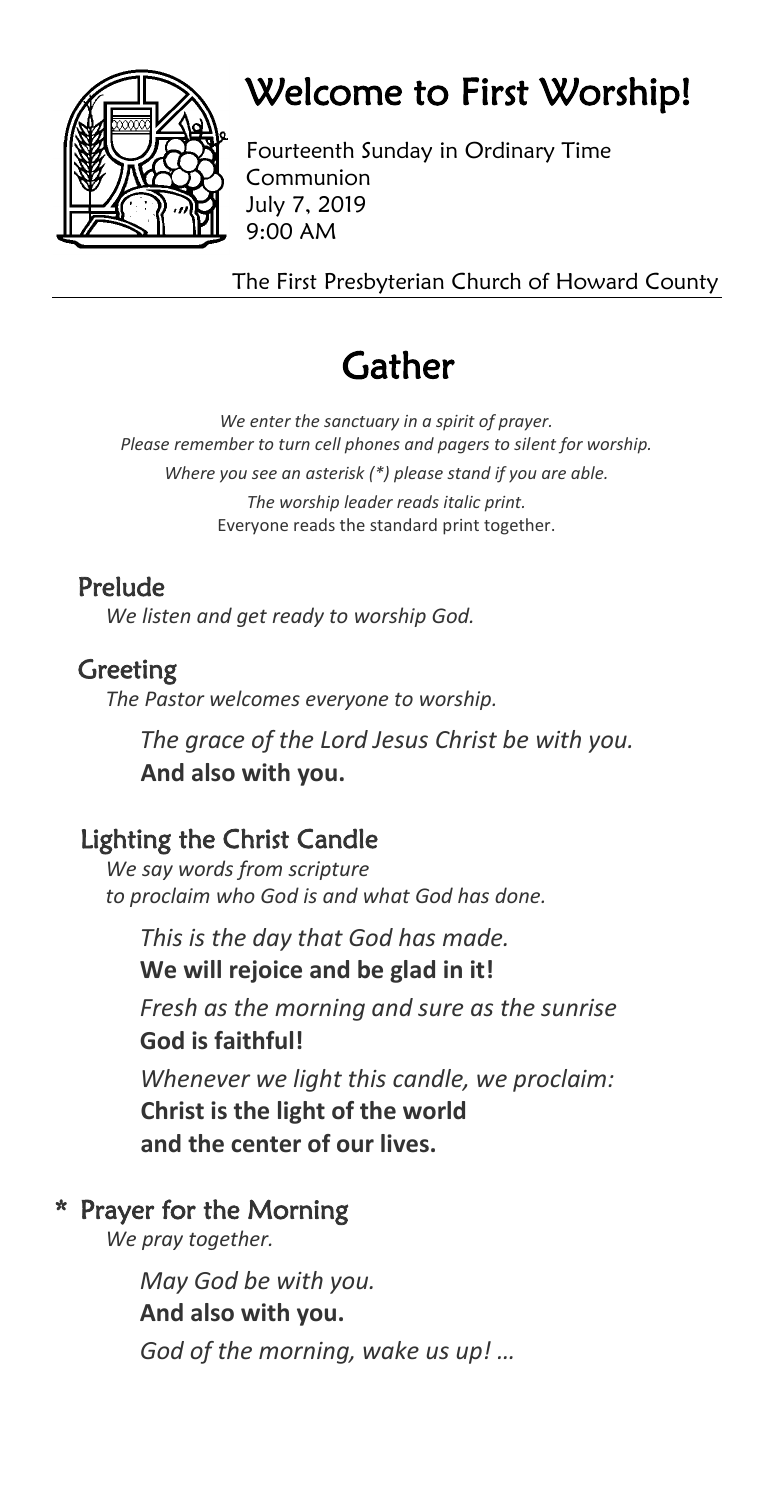**Wake us up to new adventures. Wake us up to be kind and loving. Wake us up to care for your world. Wake us up to worship you. Amen.**

### \* Opening Song

*We praise God by singing about God's greatness and goodness.*

Hymn 37 Let All Things Now Living

#### \* Prayer of Confession

*We stand humbly before God and pray together.*

Holy God, you love us, you care for us, and you lead us day by day. But we have not followed you. We have not loved you with our whole heart and mind and strength, and we have not loved our neighbors. Forgive us by your grace. Help us to walk in your way, that we may see the world as you do, and love it with your love; for Jesus sake. Amen. *(We continue to pray silently.)*

#### \* Assurance of Grace

*The Pastor reminds us of God's forgiveness in the name of Jesus Christ.*

#### \* Response of Praise Friedman Alleluia

*We sing Alleluia; it means "Praise God!"*

Alleluia, Alleluia, Alleluia, Alleluia.

#### \* Sharing the Peace

*We greet each other with a sign of Christ's welcome.*

*The peace of Christ be with you.* **And also with you.**

# \* Song

God Welcomes All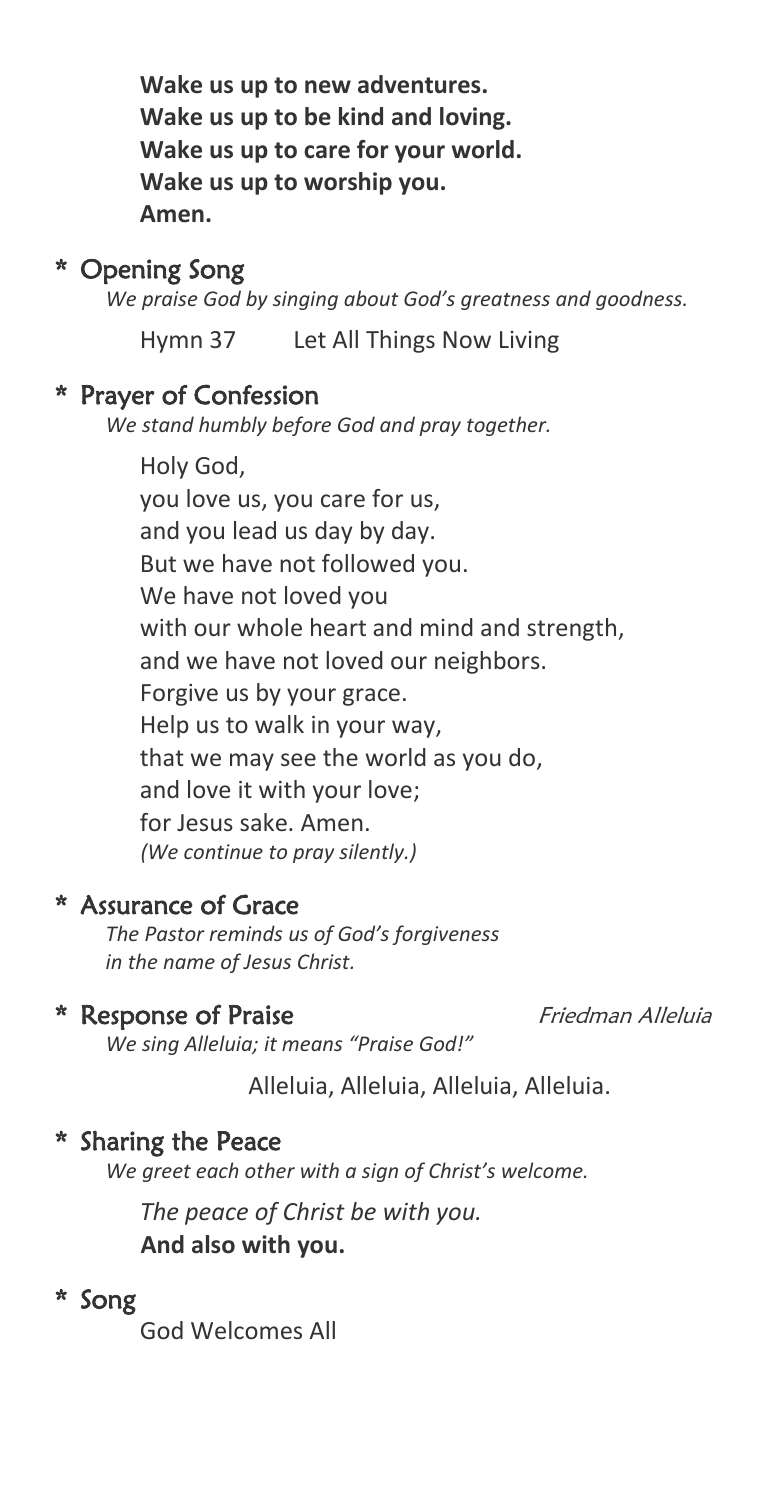# Hear

#### Prayer for Illumination

*We ask God's Spirit to help us understand.*

#### Scripture Lesson

*We read today's Bible story.*

Luke 10:1-11, 16-20 *(on page 844 of the pew Bible)*

*For the Word of God in scripture, For the Word of God among us, For the Word of God within us,* **Thanks be to God.**

#### Bible Lesson

*The Pastor helps us hear that God who speaks in scripture, speaks to us now.* 

We end our Bible Lesson with a time of silence.

#### \* Saying Yes

*We promise God and each other that we will be disciples.*

*Because God cares for us,* **we will care for each other.**

*Because we are part of God's creation,* **we will care for the earth.**

*Because we are loved by God,* **we will share God's love with everyone. Thanks be to God.**

# Respond and Serve

#### Prayers of Concern

*We share our concerns for the church, the world, and all in need.*

*We pray to you, O God:*

**Hear our prayers.**

#### The Offering

*We give our tithes and offerings for God's service.*

#### Special Music

*As we give our gifts, Mr. G offers special music to God and we listen as he plays.*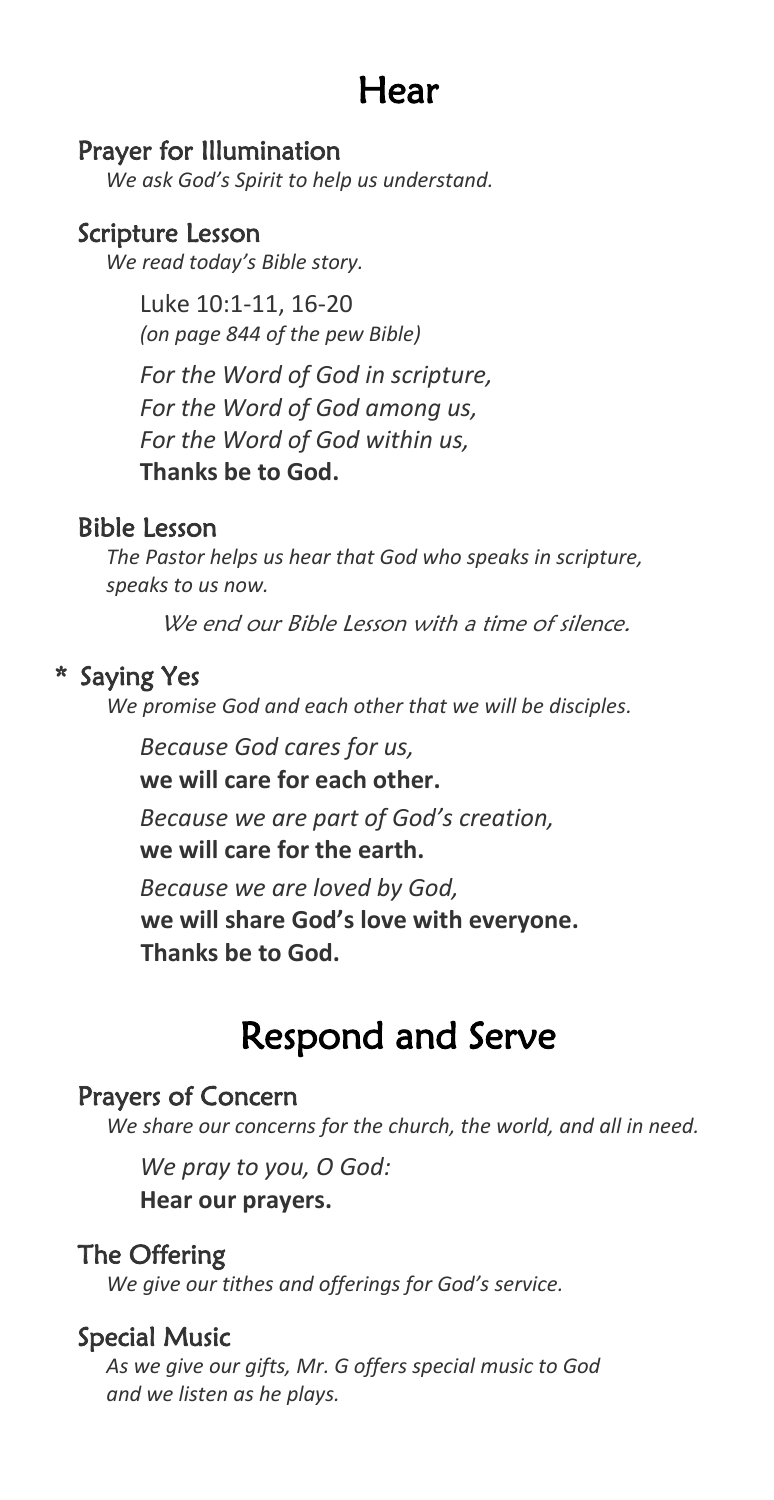### The Sacrament of The Lord's Supper

*We are invited to the feast. We give thanks for this meal. Our prayer begins:*

*God is here.* **The Spirit is with us***. Let us open our hearts.* **We open them to God and one another.** *Let us give thanks.* **We thank God with joy.** *(The prayer continues. We end our prayer by praying The Lord's Prayer together.)*  **Our Father, who art in heaven, hallowed be thy name. Thy kingdom come; thy will be done, on earth as it is in heaven. Give us this day our daily bread; and forgive us our debts, as we forgive our debtors; and lead us not into temptation, but deliver us from evil. For thine is the kingdom, and the power, and the glory, forever. Amen.**

*We share bread and wine. Mr. G will play some music while we share in communion.*

*Afterwards, we pray a prayer of thanks.*

### \* Closing Song

Song Mayenziwe

#### \* Closing Responses

*God sends us out into the world to serve.*

*For all that God gives us, we say:* **Thank you!** *For all that God asks of us, we say:* **Yes!**

### \* Blessing

*The Pastor gives us a blessing as we leave worship.*

### Postlude

*Mr. G will play some music as we leave the sanctuary.*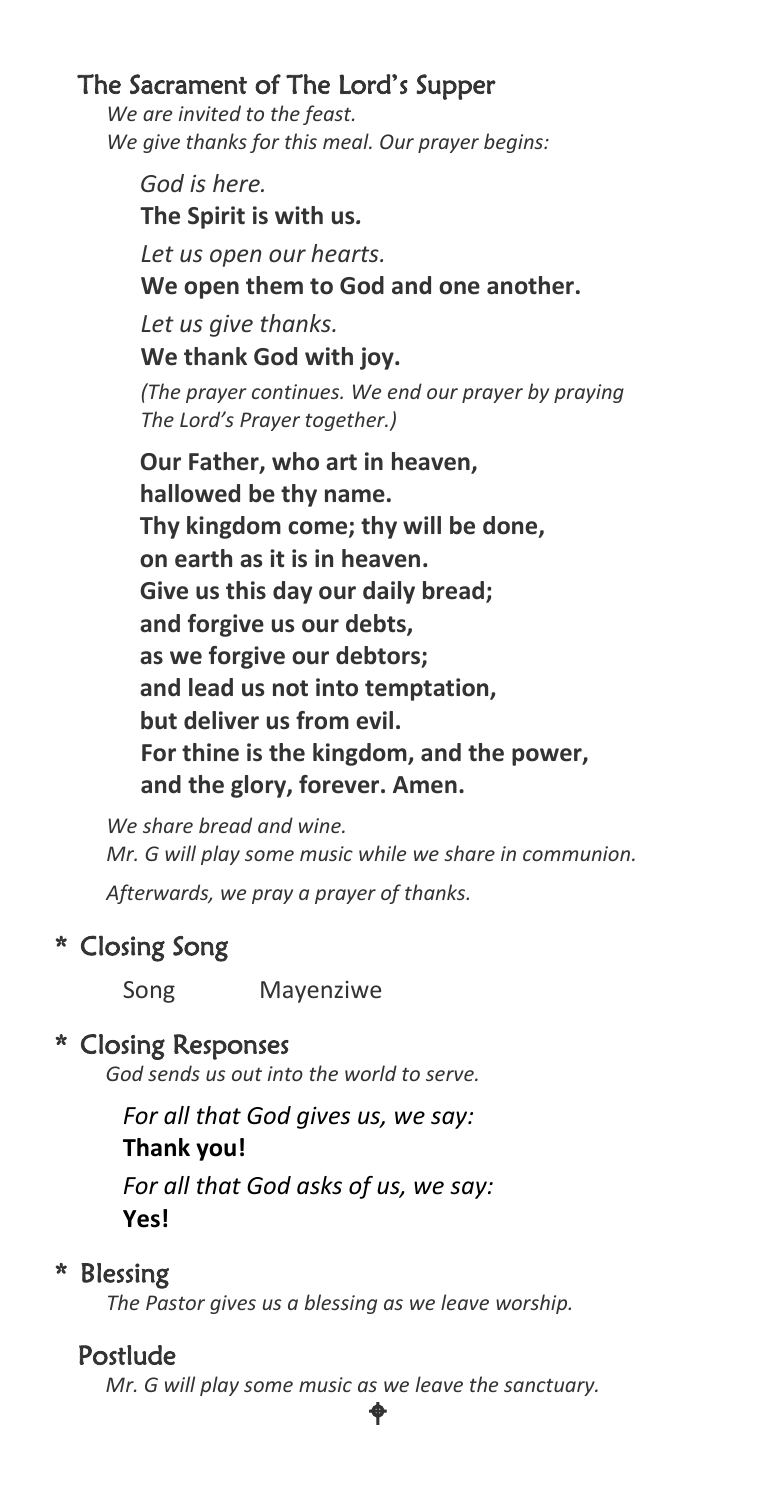# Assist in Worship

 $\bullet$ 

Pastor Sue and Pastor Morton invite you to assist them this summer during First Worship. Here are some ways you can assist them:

- Light the Christ Candle during the Call to Worship
- Read the Scripture Lesson
- Pour the water
- Help the ushers greet and take the offering

Please speak with Virginia Callegary if you would like to be a Worship Assistant. Also, there is a sign-up sheet in the Welcome Center for First Worship. If you sign up, Ms. Virginia will be in touch with you and help you prepare to be a Worship Assistant this summer.